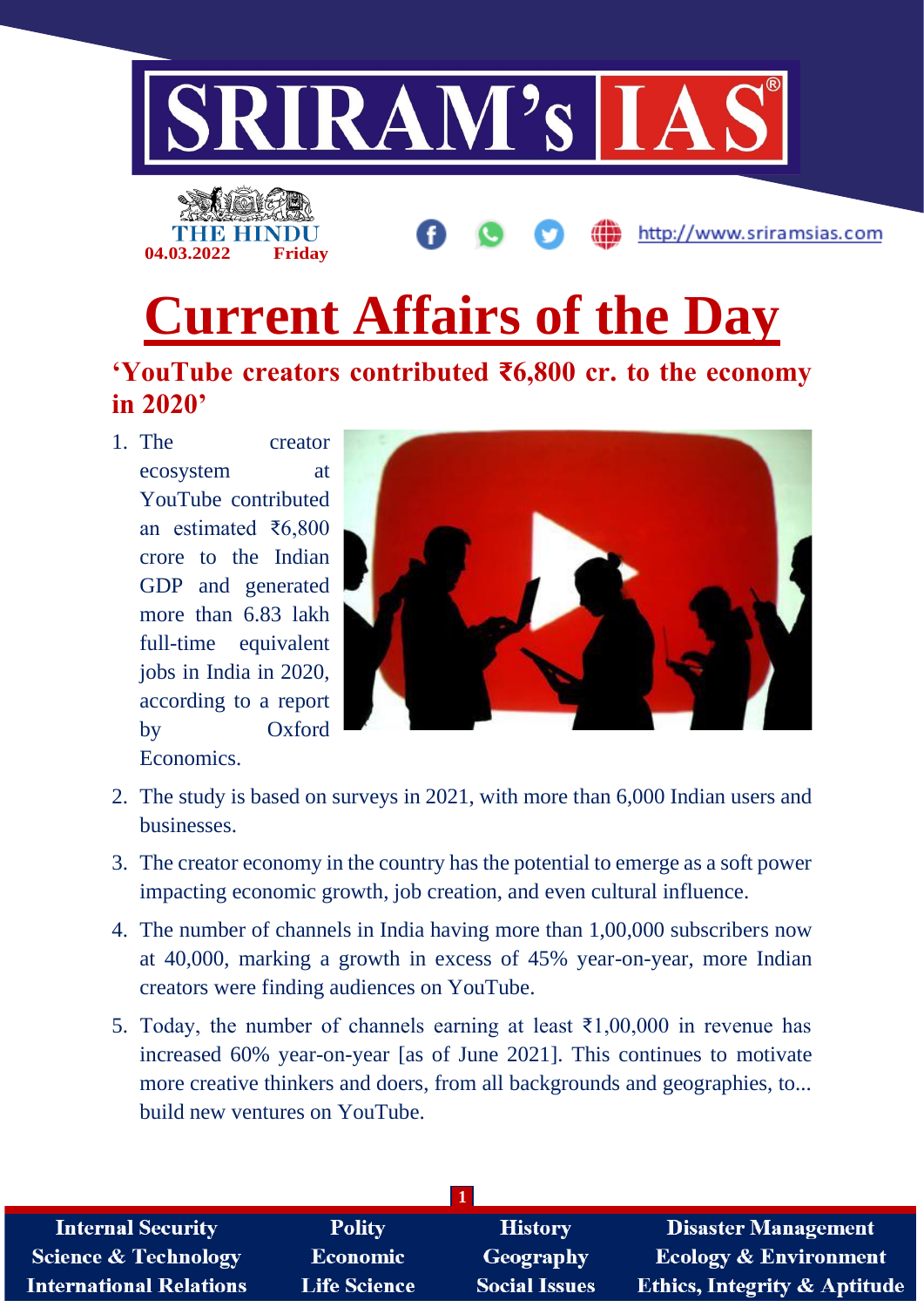

## **'Trade deficit seen high, to widen CAD'**

- 1. India's trade deficit, which shot back up to \$21.2 billion in February, is expected to stay elevated in the coming months and the current account deficit could widen to 2.6% of GDP in 2022-23, from 1.7% this year.
- 2. The surge in oil prices, amid a pickup in domestic demand, will significantly enhance India's import bill, aided by the broader rise in commodities and fertilizers and anticipation that gold imports will remain high as investors look to hedge against the market volatility and inflation.
- 3. The situation is 'especially aggravated by the ongoing Russia-Ukraine conflict', There were 'marginal downside risks to exports due to weaker demand from Russia and potentially from global spillover effects.
- 4. Oil drove much of the widening of the trade deficit in February [as] imports rose by nearly 43% month-on-month, after a 31% decline in January, while core imports (non-oil, gold and gems and jewellery) rose by only 1.9%.



| <b>Internal Security</b>        | <b>Polity</b>       | <b>History</b>       | <b>Disaster Management</b>              |
|---------------------------------|---------------------|----------------------|-----------------------------------------|
| <b>Science &amp; Technology</b> | <b>Economic</b>     | <b>Geography</b>     | <b>Ecology &amp; Environment</b>        |
| <b>International Relations</b>  | <b>Life Science</b> | <b>Social Issues</b> | <b>Ethics, Integrity &amp; Aptitude</b> |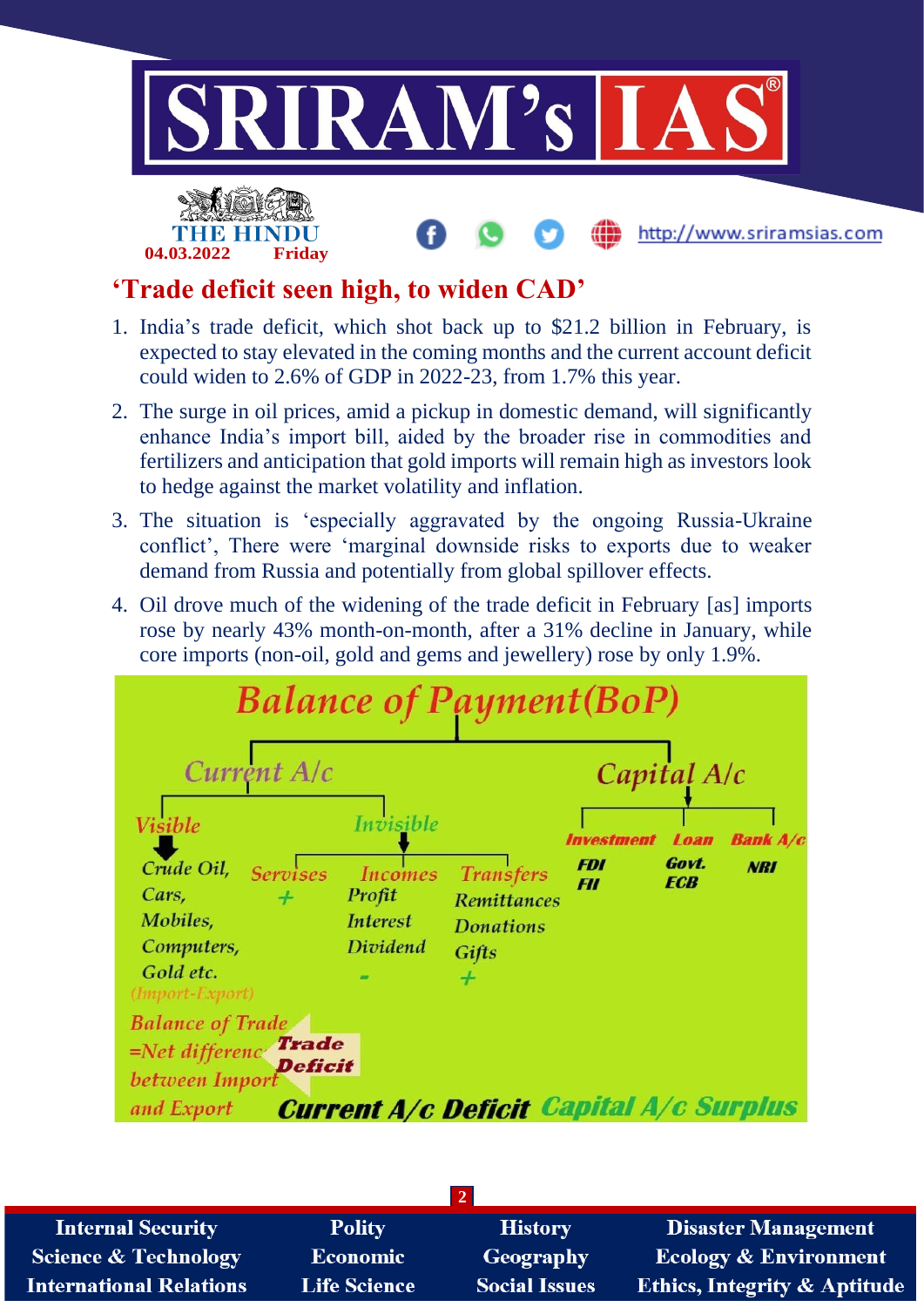

#### **'Risks skew wider'**

1. We expect the current account deficit to widen to 2.6% of GDP in 2022-23 from 1.7% of GDP in 2021-22, assuming oil prices average \$86.6 a barrel; so, if oil prices sustain at current high levels, then risks are skewed towards a much wider deficit," the economists said.

| <b>Internal Security</b>        | <b>Polity</b>       | <b>History</b>       | <b>Disaster Management</b>              |
|---------------------------------|---------------------|----------------------|-----------------------------------------|
| <b>Science &amp; Technology</b> | <b>Economic</b>     | Geography            | Ecology & Environment                   |
| <b>International Relations</b>  | <b>Life Science</b> | <b>Social Issues</b> | <b>Ethics, Integrity &amp; Aptitude</b> |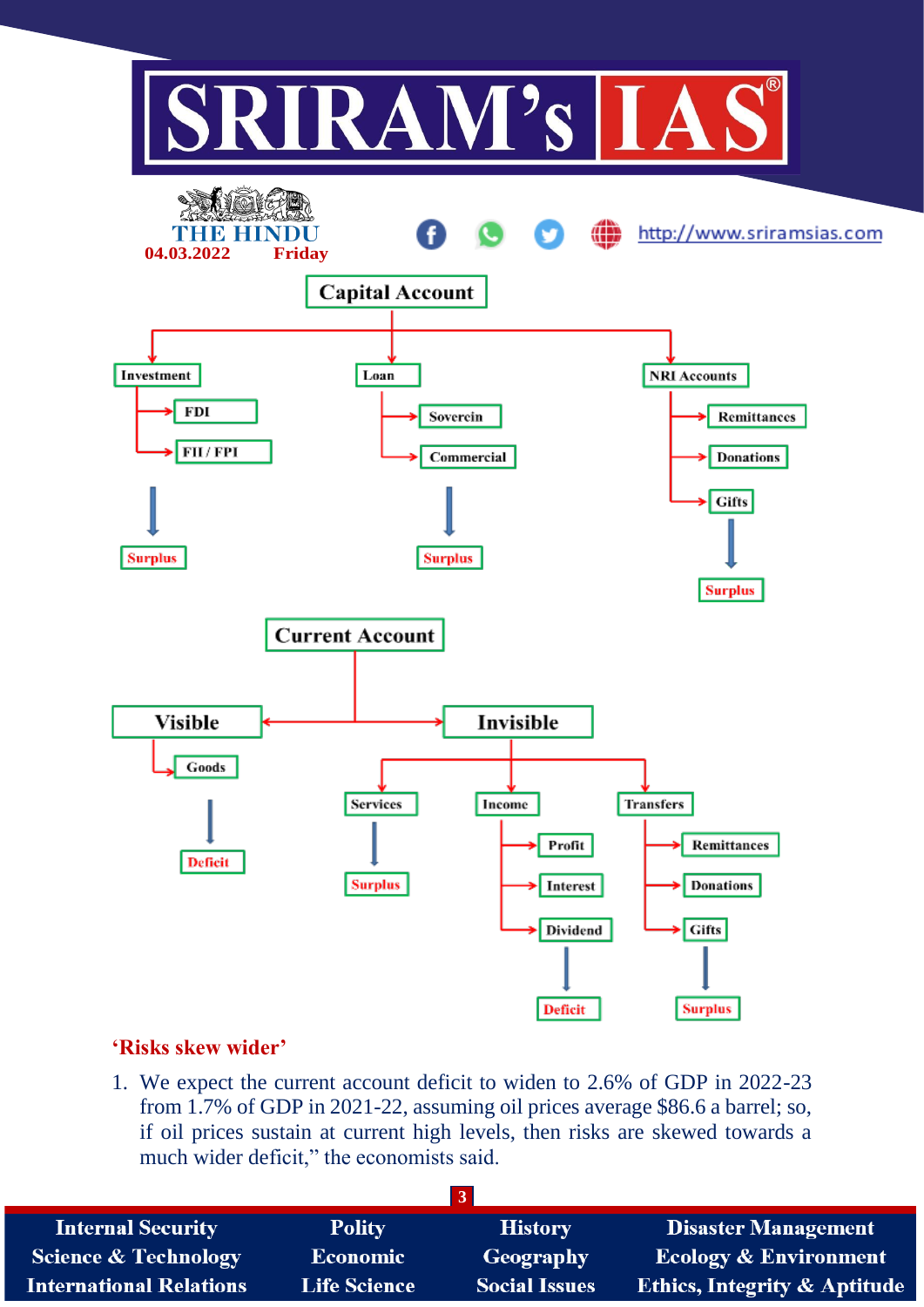

2. Russia accounts for just 0.8% of India's exports but risks to export demand would increase if the slowdown in Russia's economy has ripple effects.

**04.03.2022 Friday**

3. Pharmaceutical products, telecom instruments, iron & steel and marine products comprise the bulk of India's exports to the Commonwealth of Independent States (CIS) region.

# **92% Of All Covid Deaths In 2022 Of Unvaccinated Patients: Data**

- 1. Around 92% of all patients who lost their lives to Covid-19 across India in 2022 were unvaccinated, according to statistics compiled by the Centre. The findings reinforce global trends observed regarding the impact of inoculation — being vaccinated significantly reduces the risk of death from Covid-19.
- 2. High vaccination has caused reduced morbidity and mortality...The vaccine tracker shows mortality reduction from April 2021 to February 2022…
- 3. We have had unvaccinated individuals during 2022 who were responsible for 92% of all the (Covid) deaths said ICMR.

## **Amaravati only Andhra capital, rules high court**

- 1. The Andhra Pradesh high court ruled that Amaravati shall be the only capital city of the state and it will be developed within six months, scrapping chief minister Jagan Mohan Reddy's "three-capital" plan on the ground of legislative incompetence, abuse of power and arbitrariness.
- 2. A three-judge bench declared the Reddy-led YSRCP government's proposal for multiple capitals was bereft of any legal authority and smacked of "malafides", depriving 30,000 unsuspecting farmers of their livelihood and the right to live a dignified life after they voluntarily surrendered land for development of the capital.
- 3. Extinguishing any possibility of future legislation on multiple capitals, the HC ruled: "The state legislature has no legislative competence to pass any resolution or law for a change of capital or bifurcating or trifurcating the capital city."

| <b>Internal Security</b>        | <b>Polity</b>       | <b>History</b>       | <b>Disaster Management</b>              |
|---------------------------------|---------------------|----------------------|-----------------------------------------|
| <b>Science &amp; Technology</b> | <b>Economic</b>     | Geography            | <b>Ecology &amp; Environment</b>        |
| <b>International Relations</b>  | <b>Life Science</b> | <b>Social Issues</b> | <b>Ethics, Integrity &amp; Aptitude</b> |